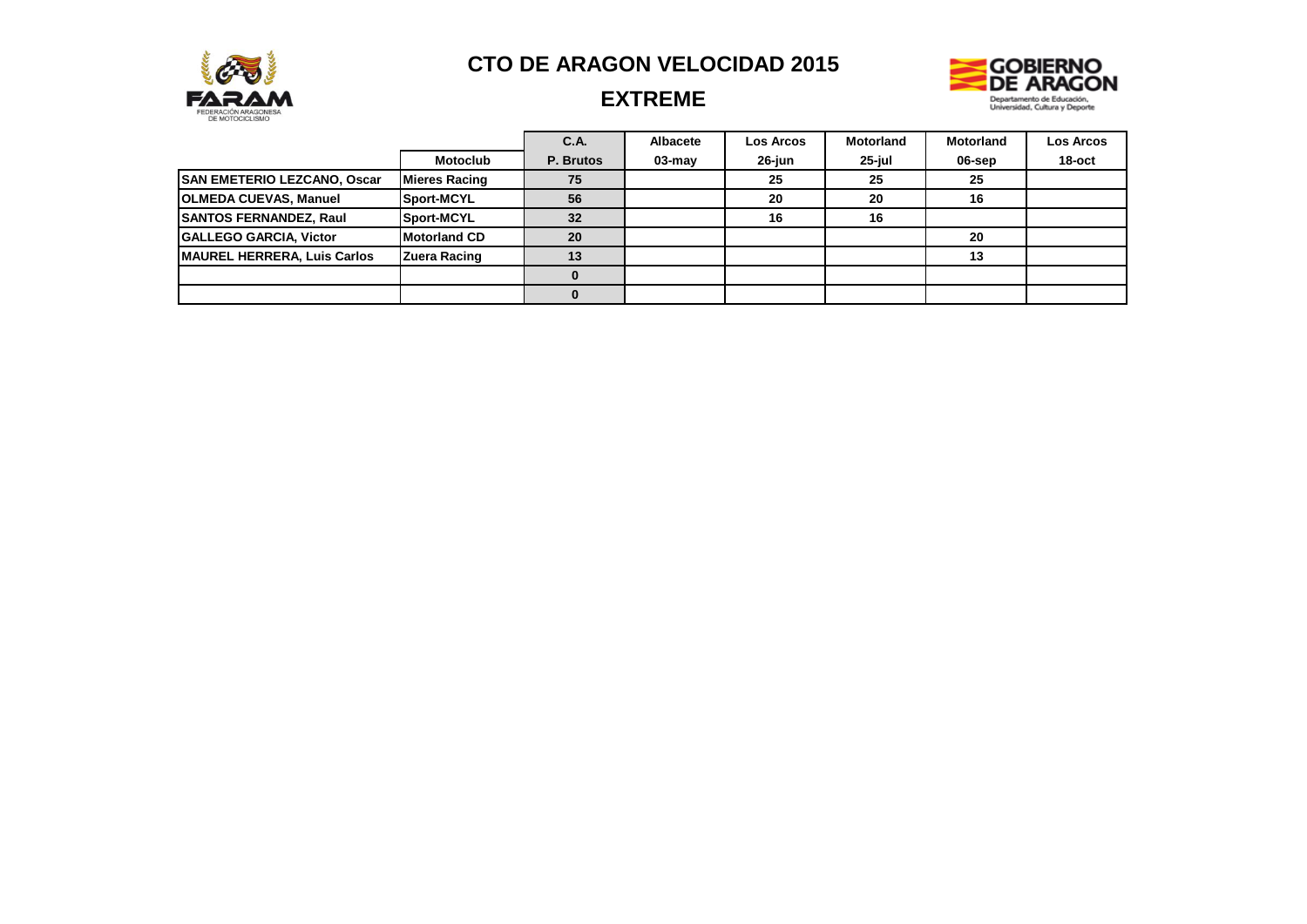

# **SUPERSPORT**



|                                 |                         | C.A.      | <b>Albacete</b> | <b>Los Arcos</b> | <b>Motorland</b> | <b>Motorland</b> | Los Arcos |
|---------------------------------|-------------------------|-----------|-----------------|------------------|------------------|------------------|-----------|
|                                 | <b>Motoclub</b>         | P. Brutos | $03$ -may       | 26-iun           | $25$ -iul        | 06-sep           | $18$ -oct |
| <b>PEREZ SOTO, Pedro</b>        | <b>Cibeles Logistc</b>  | 65        | 20              | 25               | 20               | n.               |           |
| <b>PEREZ TAPIA, Juan Carlos</b> | Aragón Sport            | 58        | 13              | 20               |                  | 25               |           |
| <b>ORDAS AGUADO, Jesús</b>      | <b>Cibeles Logistc</b>  | 41        | 25              |                  | 16               | n<br>ĸ           |           |
| <b>MORALES AIBAR, Paco</b>      | <b>ADM Paco Morales</b> | 25        |                 |                  | 25               | D                |           |
| <b>IMALO GONZALEZ, Alan</b>     | <b>PM Oscense</b>       | 16        | 16              |                  |                  |                  |           |
|                                 |                         |           |                 |                  |                  |                  |           |
|                                 |                         |           |                 |                  |                  |                  |           |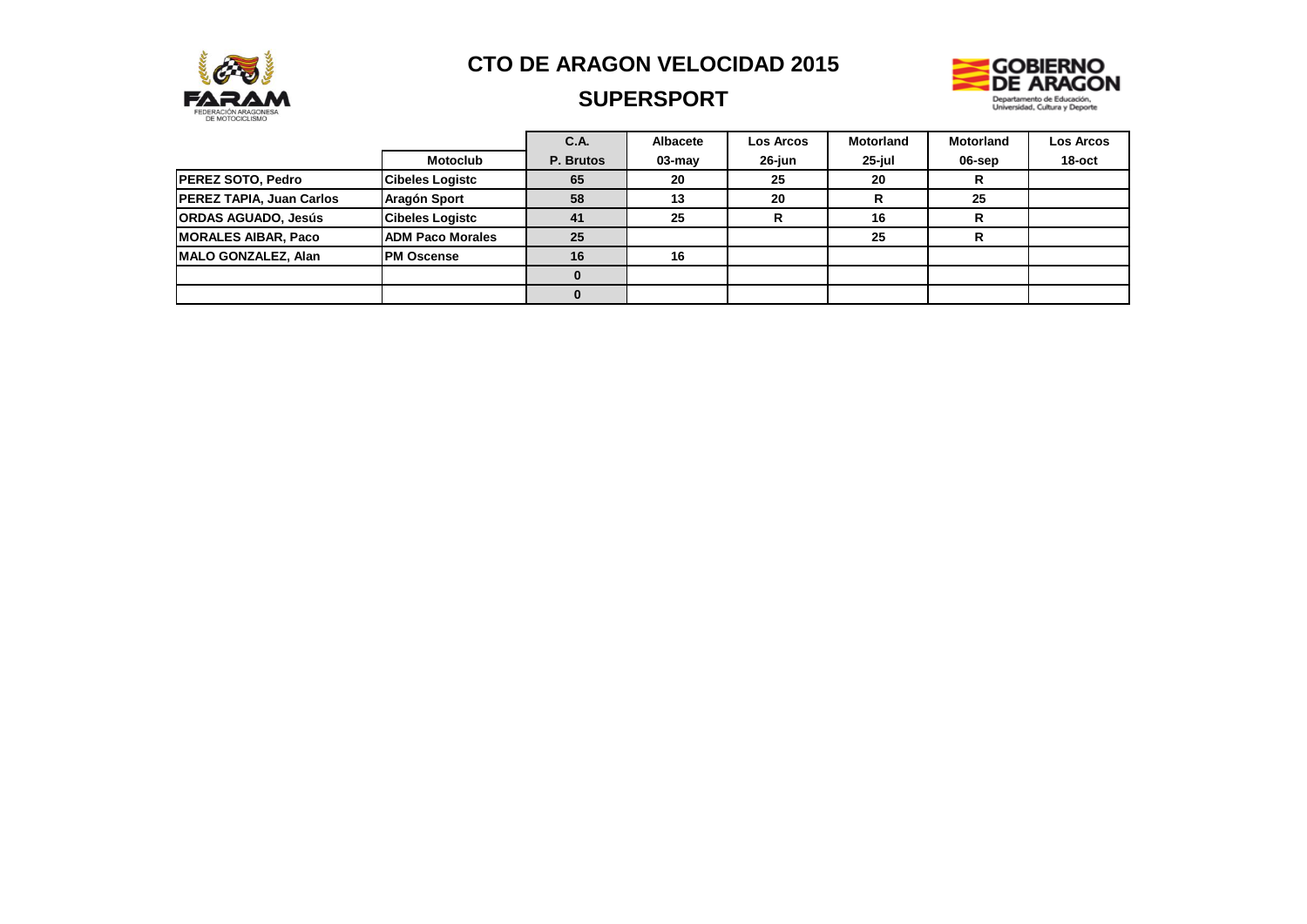

### **JUNIOR-AMATEUR 1000**



|                                    |                     | <b>C.A.</b>  | Albacete   | <b>Los Arcos</b> | <b>Motorland</b> | <b>Motorland</b> | <b>Los Arcos</b> |
|------------------------------------|---------------------|--------------|------------|------------------|------------------|------------------|------------------|
|                                    | <b>Motoclub</b>     | P. Brutos    | $03 - may$ | 26-jun           | 25-jul           | 06-sep           | 18-oct           |
| <b>GARCIA PONCE, Alexander</b>     | Namma31 Racing      | 75           | 25         | R                | 25               | 25               |                  |
| GONZALEZ PENA, Jesús Mª            | <b>Mieres</b>       | 57           | 16         | 25               | 16               |                  |                  |
| RODRIGUEZ JIMENEZ, Ivan            | <b>Sport-MCYL</b>   | 56           |            | 16               | 20               | 20               |                  |
| <b>GALLEGO PALACIO, Ruben</b>      | Sport-MCYL          | 56           | 20         | 20               | R                | 16               |                  |
| <b>JUARRANZ CHAMORRO, Cristona</b> | T. Tron-a2-Joven In | 39           | 13         |                  | 13               | 13               |                  |
| <b>GARRIDO VICENTE, Israel</b>     | <b>Sport-MCYL</b>   | 35           |            | 13               | 11               | 11               |                  |
| FERNANDEZ DE LA CAMARA, David      | Sport-MCYL          | 20           |            | 11               |                  | 9                |                  |
| DE LAS HERAS SANZ, Daniel          | Sport-MCYL          | 10           |            | R                |                  | 10               |                  |
| <b>ARNAIZ CAMPO, Pedro</b>         | <b>Arnaiz Comp</b>  | $\mathbf{0}$ | R          | R                |                  |                  |                  |
| <b>CORTAZAR BUESA, Yon</b>         |                     | $\mathbf{0}$ |            | R                |                  |                  |                  |
|                                    |                     | $\mathbf{0}$ |            |                  |                  |                  |                  |
|                                    |                     | $\bf{0}$     |            |                  |                  |                  |                  |
|                                    |                     | $\mathbf{0}$ |            |                  |                  |                  |                  |
|                                    |                     | $\bf{0}$     |            |                  |                  |                  |                  |